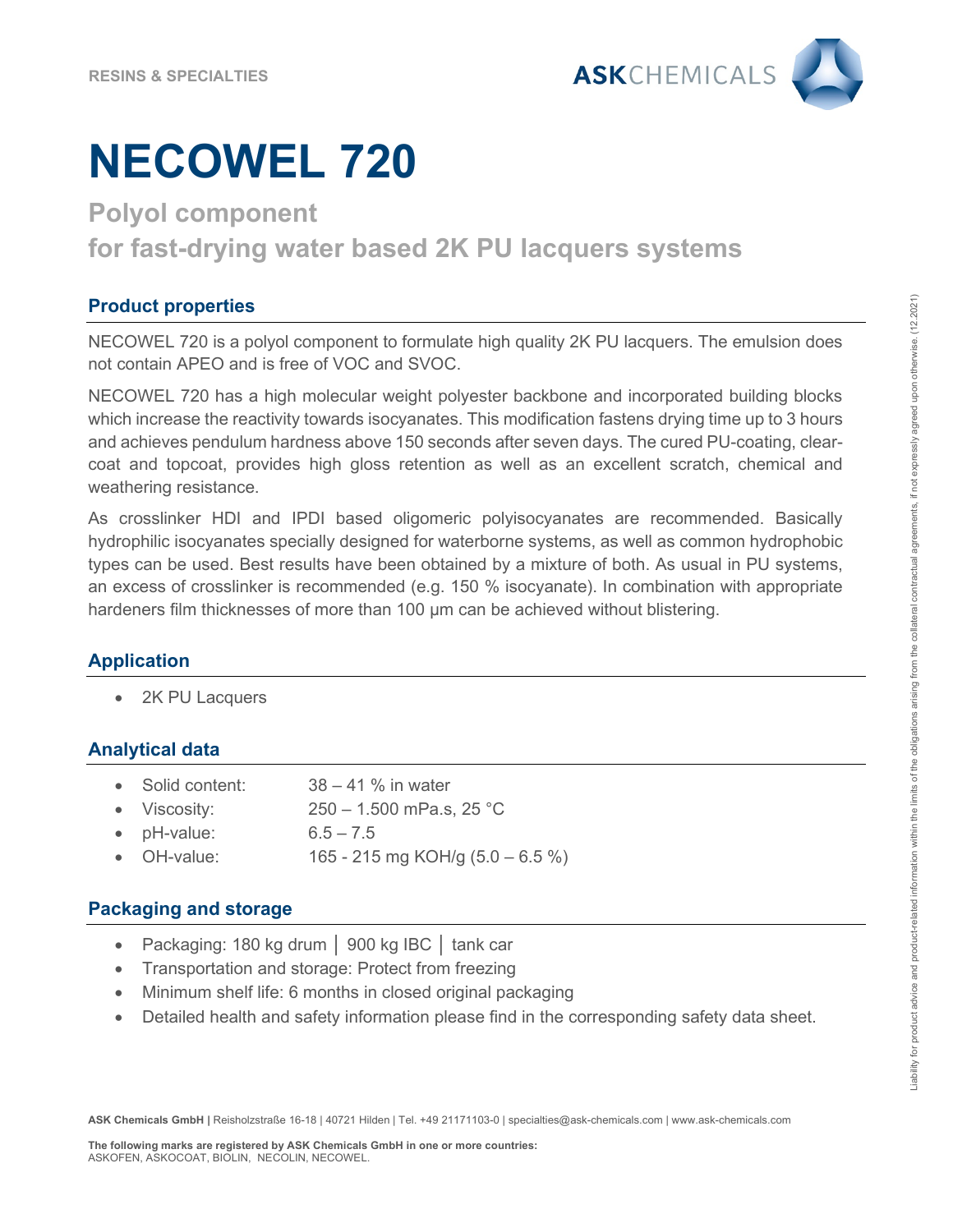

## **NECOWEL 720**

### **Starting formulation**

#### **Code Nr.: 170712 2 K clearcoat based on NECOWEL 720**

| <b>Position</b> | <b>Product</b> | <b>Wt.</b> % | <b>Supplier</b> |
|-----------------|----------------|--------------|-----------------|
|                 | NECOWEL 720    | 70.00        | ASK             |
| R               | Byk 3455       | 1.50         | <b>Bvk</b>      |
|                 | Dem. water     | 28,50        |                 |
|                 |                | 100,00       |                 |

 $Mix A - C$ 

Mixing ratio = 3:1 by weight with ASK-Hardener 8382

#### **Code Nr.: 8382 ASK Hardener 8382**

|           | <b>Position   Product</b> |        | Wt. %   Supplier |
|-----------|---------------------------|--------|------------------|
| $\forall$ | Bayhydur XP 2655          |        | 80.00   Covestro |
| R         | Butylglykolacetate        | 20.00  |                  |
|           |                           | 100,00 |                  |

**ASK Chemicals GmbH |** Reisholzstraße 16-18 | 40721 Hilden | Tel. +49 21171103-0 | specialties@ask-chemicals.com | www.ask-chemicals.com